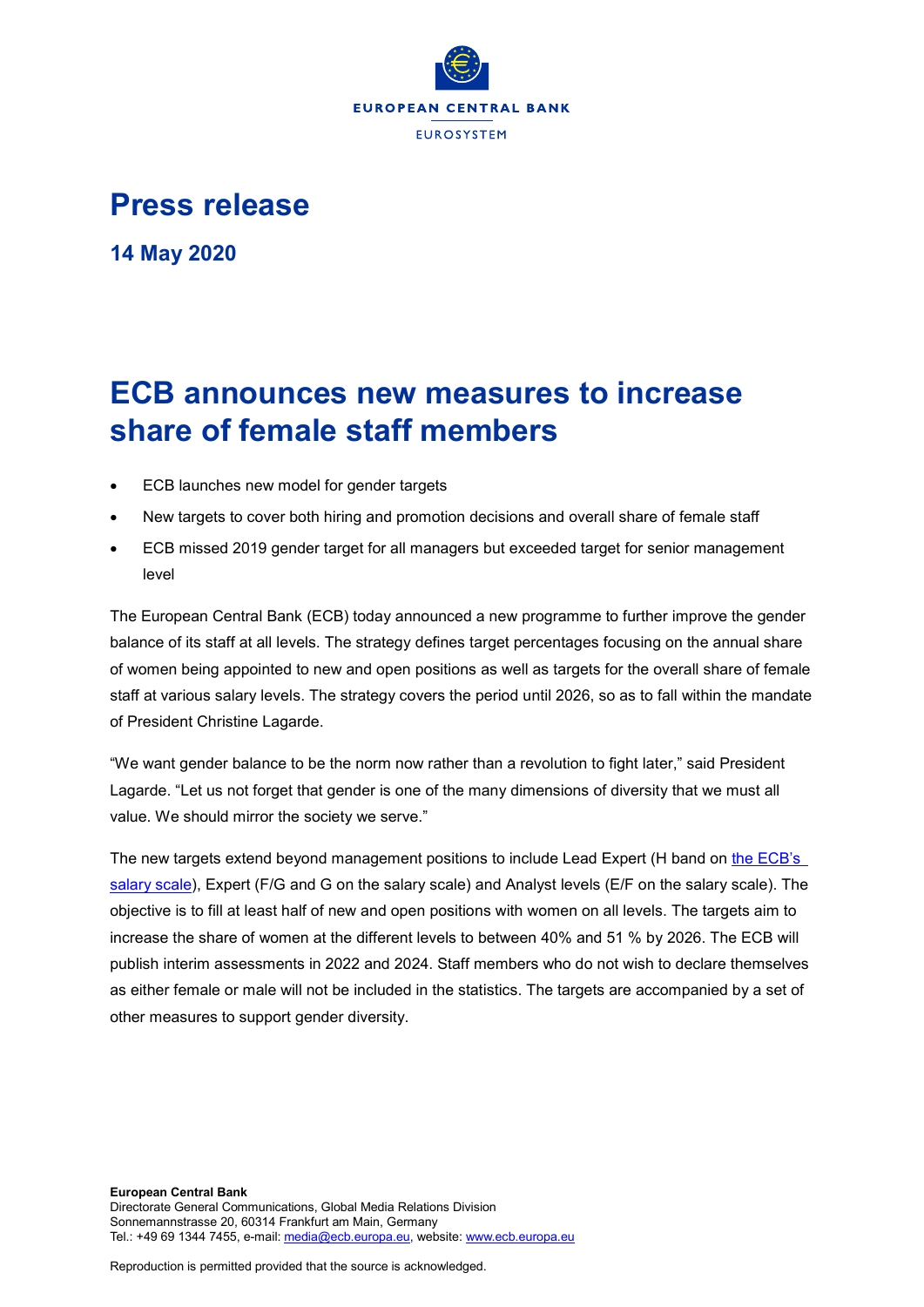## **Targets for hiring and promotion** and overall share of female staff



The new programme follows the ECB's first set of gender targets, which aimed to double the share of women in management positions over the period from 2013 to 2019. The ECB exceeded one of its targets by achieveing a figure of 30% female senior managers at the end of 2019, compared to a target of 28%. The share of women in all management positions rose from 17% to 30%, which was still below the target figure of 35%.

### **Proportion of female staff members** in management position (2012-2019)



#### **European Central Bank**

Directorate General Communications, Global Media Relations Division Sonnemannstrasse 20, 60314 Frankfurt am Main, Germany Tel.: +49 69 1344 7455, e-mail[: media@ecb.europa.eu,](mailto:media@ecb.europa.eu) website[: www.ecb.europa.eu](http://www.ecb.europa.eu/)

Reproduction is permitted provided that the source is acknowledged.